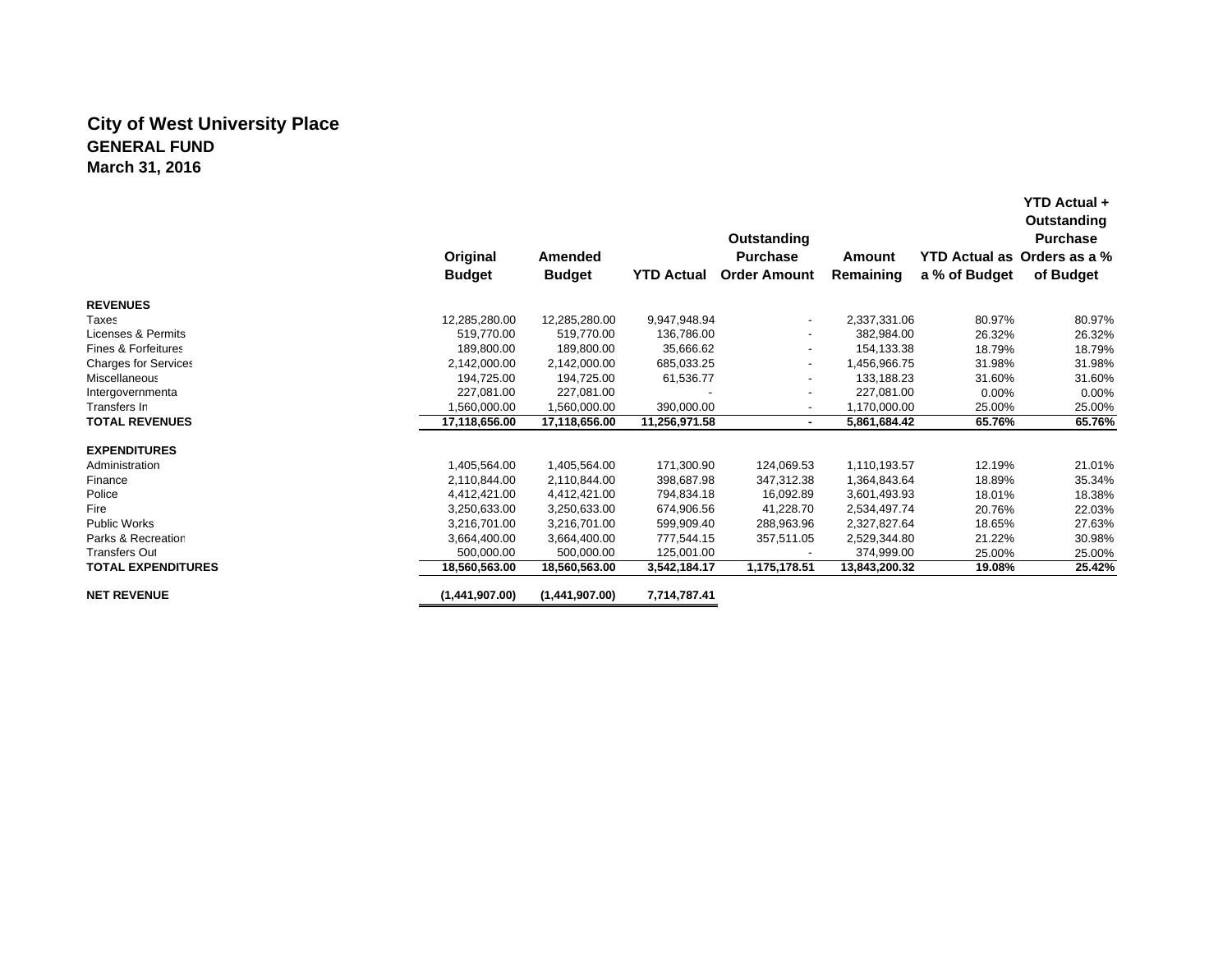## **City of West University Place WATER & SEWER FUNDMarch 31, 2016**

|                                                   |               |               |                   | Outstanding              |              |               | Outstanding<br><b>Purchase</b><br>YTD Actual as Orders as a % |
|---------------------------------------------------|---------------|---------------|-------------------|--------------------------|--------------|---------------|---------------------------------------------------------------|
|                                                   | Original      | Amended       |                   | <b>Purchase</b>          | Amount       |               |                                                               |
|                                                   | <b>Budget</b> | <b>Budget</b> | <b>YTD Actual</b> | <b>Order Amount</b>      | Remaining    | a % of Budget | of Budget                                                     |
| <b>REVENUES</b>                                   |               |               |                   |                          |              |               |                                                               |
| <b>Charges for Services</b>                       | 6,944,500.00  | 6,944,500.00  | 1,570,414.45      | $\overline{\phantom{a}}$ | 5,374,085.55 | 22.61%        | 22.61%                                                        |
| Miscellaneous                                     | 6,100.00      | 6,100.00      | 3,279.99          | $\overline{\phantom{a}}$ | 2,820.01     | 53.77%        | 53.77%                                                        |
| <b>TOTAL REVENUES</b>                             | 6,950,600.00  | 6,950,600.00  | 1,573,694.44      | ۰                        | 5,376,905.56 | 22.64%        | 22.64%                                                        |
| <b>EXPENDITURES</b>                               |               |               |                   |                          |              |               |                                                               |
| Finance                                           | 334,224.00    | 334,224.00    | 50.180.75         | 47,503.69                | 236,539.56   | 15.01%        | 29.23%                                                        |
| <b>Public Works</b>                               | 4,096,636.00  | 4,096,636.00  | 899,387.79        | 1,731,681.41             | 1,465,566.80 | 21.95%        | 64.23%                                                        |
| Debt Service                                      | 842,350.00    | 842,350.00    |                   | $\overline{\phantom{a}}$ | 842,350.00   | $0.00\%$      | $0.00\%$                                                      |
| Transfer To General Func                          | 1,250,000.00  | 1,250,000.00  | 312,501.00        | $\overline{\phantom{a}}$ | 937,499.00   | 25.00%        | 25.00%                                                        |
| Transfer to City Hall Expansion Construction Funo |               |               |                   | $\overline{\phantom{a}}$ |              |               |                                                               |
| Transfer to W&S CIP Fund                          | 955,000.00    | 955,000.00    | 238,749.00        | $\overline{\phantom{a}}$ | 716,251.00   | 25.00%        | 25.00%                                                        |
| <b>TOTAL EXPENDITURES</b>                         | 7,478,210.00  | 7,478,210.00  | 1,500,818.54      | 1,779,185.10             | 4,198,206.36 | 20.07%        | 43.86%                                                        |
| <b>NET REVENUE (EXPENDITURE)</b>                  | (527,610.00)  | (527,610.00)  | 72,875.90         |                          |              |               |                                                               |

**YTD Actual +**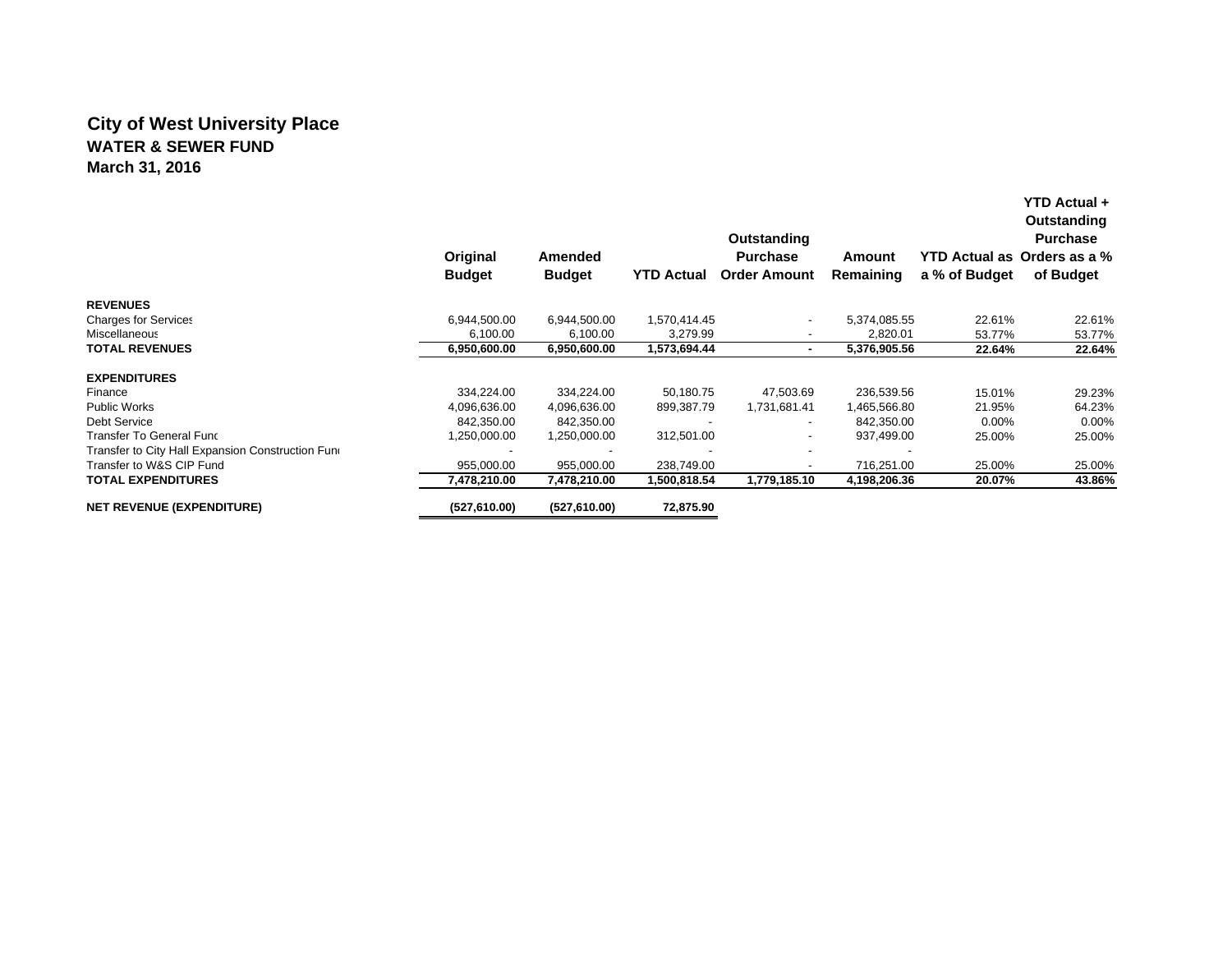## **City of West University Place SOLID WASTE FUNDMarch 31, 2016**

|                                  | Original<br><b>Budget</b> | Amended<br><b>Budget</b> | <b>YTD Actual</b> | Outstanding<br><b>Purchase</b><br><b>Order Amount</b> | Amount<br>Remaining | a % of Budget | YTD Actual +<br>Outstanding<br><b>Purchase</b><br>YTD Actual as Orders as a %<br>of Budget |
|----------------------------------|---------------------------|--------------------------|-------------------|-------------------------------------------------------|---------------------|---------------|--------------------------------------------------------------------------------------------|
| <b>REVENUES</b>                  |                           |                          |                   |                                                       |                     |               |                                                                                            |
| Solid Waste Collection           | 1,836,100.00              | 1,836,100.00             | 458,564.39        | $\overline{\phantom{a}}$                              | 1,377,535.61        | 24.97%        | 24.97%                                                                                     |
| Sales of Recyclables             |                           |                          | 573.47            | $\overline{\phantom{0}}$                              | (573.47)            |               |                                                                                            |
| Miscellaneous                    |                           | $\overline{\phantom{0}}$ | 159.78            |                                                       | (159.78)            |               | $\blacksquare$                                                                             |
| <b>TOTAL REVENUES</b>            | 1,836,100.00              | 1,836,100.00             | 459,297.64        | ۰.                                                    | 1,376,802.36        | 25.01%        | 25.01%                                                                                     |
| <b>EXPENDITURES</b>              |                           |                          |                   |                                                       |                     |               |                                                                                            |
| <b>General Services</b>          | 1,361,500.00              | 1,361,500.00             | 286,121.76        | 301,439.46                                            | 773,938.78          | 21.02%        | 43.16%                                                                                     |
| <b>Recycling Facility</b>        | 24,800.00                 | 24.800.00                | 5,536.28          | 511.72                                                | 18.752.00           | 22.32%        | 24.39%                                                                                     |
| Curbside Recycling               | 291,000.00                | 291.000.00               | 65,588.28         | 63,849.58                                             | 161,562.14          | 22.54%        | 44.48%                                                                                     |
| <b>TOTAL EXPENDITURES</b>        | 1,677,300.00              | 1,677,300.00             | 357,246.32        | 365,800.76                                            | 954,252.92          | 21.30%        | 43.11%                                                                                     |
| <b>NET REVENUE (EXPENDITURE)</b> | 158,800.00                | 158,800.00               | 102,051.32        |                                                       |                     |               |                                                                                            |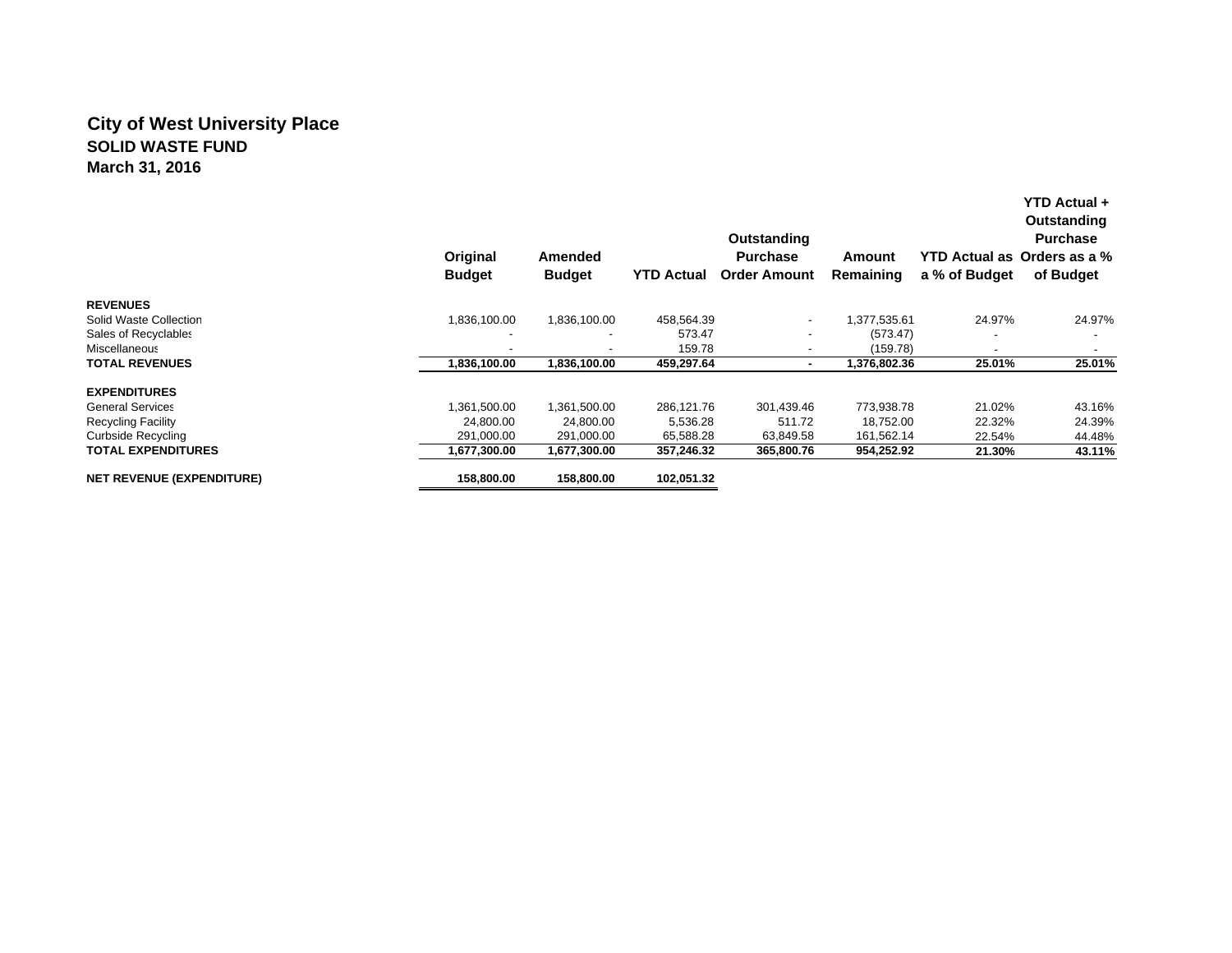# **City of West University Place TECHNOLOGY MANAGEMENT FUND March 31, 2016**

|                                           |               |                |                   | Outstanding              |              |               | Outstanding<br><b>Purchase</b> |  |
|-------------------------------------------|---------------|----------------|-------------------|--------------------------|--------------|---------------|--------------------------------|--|
|                                           | Original      | <b>Amended</b> |                   | <b>Purchase</b>          | Amount       |               | YTD Actual as Orders as a %    |  |
|                                           | <b>Budget</b> | <b>Budget</b>  | <b>YTD Actual</b> | <b>Order Amount</b>      | Remaining    | a % of Budget | of Budget                      |  |
| <b>REVENUES</b>                           |               |                |                   |                          |              |               |                                |  |
| TRANSFER FROM GENERAL FUND                | 1,323,600.00  | 1,323,600.00   | 330,900.00        | $\sim$                   | 992,700.00   | 25.00%        | 25.00%                         |  |
| TRANSFER FROM WATER & SEWER FUND          | 137,500.00    | 137,500.00     | 34,374.00         | $\overline{\phantom{a}}$ | 103,126.00   | 25.00%        | 25.00%                         |  |
| TRANSFER FROM SOLID WASTE FUND            | 56,500.00     | 56,500.00      | 14,127.00         | $\overline{\phantom{a}}$ | 42,373.00    | 25.00%        | 25.00%                         |  |
| <b>EARNINGS ON INVESTMENTS</b>            |               |                | 101.18            | $\overline{\phantom{a}}$ | (101.18)     |               |                                |  |
| <b>TOTAL REVENUES</b>                     | 1,517,600.00  | 1,517,600.00   | 379,502.18        | $\sim$                   | 1,138,097.82 | 25.01%        | 25.01%                         |  |
| <b>EXPENDITURES</b>                       |               |                |                   |                          |              |               |                                |  |
| PERSONNEL                                 | 506,300.00    | 506,300.00     | 97,655.11         | $\overline{\phantom{a}}$ | 408,644.89   | 19.29%        | 19.29%                         |  |
| HARDWARE & SOFTWARE MAINTENANCE CONTRACTS | 510,100.00    | 510,100.00     | 69,771.75         | 17,186.54                | 423,141.71   | 13.68%        | 17.05%                         |  |
| TELE-COMMUNICATIONS & DATA & RADIO        | 241,600.00    | 241,600.00     | 28,494.70         | 25,100.76                | 188,004.54   | 11.79%        | 22.18%                         |  |
| SOFTWARE LICENSES                         |               |                | 399.95            | $\overline{\phantom{a}}$ | (399.95)     |               | $\overline{\phantom{a}}$       |  |
| <b>CONSULTANTS</b>                        | 20,000.00     | 20,000.00      | 4,495.00          | $\overline{\phantom{a}}$ | 15,505.00    | 22.48%        | 22.48%                         |  |
| <b>TRAVEL &amp; TRAINING</b>              | 12,800.00     | 12,800.00      | 843.60            | $\overline{\phantom{a}}$ | 11,956.40    | 6.59%         | 6.59%                          |  |
| OTHER CONTRACTED SERVICES                 |               |                | 35.00             |                          | (35.00)      |               |                                |  |
| TECHNOLOGY PROJECTS                       | 122,400.00    | 122,400.00     | 57,726.87         | 3,899.00                 | 60,774.13    | 47.16%        | 50.35%                         |  |
| <b>HIGH TECHNOLOGY REPLACEMENTS</b>       | 57,300.00     | 57,300.00      | 89,056.17         | 1,931.78                 | (33,687.95)  | 155.42%       | 158.79%                        |  |
| <b>TOTAL EXPENDITURES</b>                 | 1,470,500.00  | 1,470,500.00   | 348,478.15        | 48,118.08                | 1,073,903.77 | 23.70%        | 26.97%                         |  |
| <b>NET REVENUE (EXPENDITURE)</b>          | 47,100.00     | 47,100.00      | 31,024.03         |                          |              |               |                                |  |

**YTD Actual +**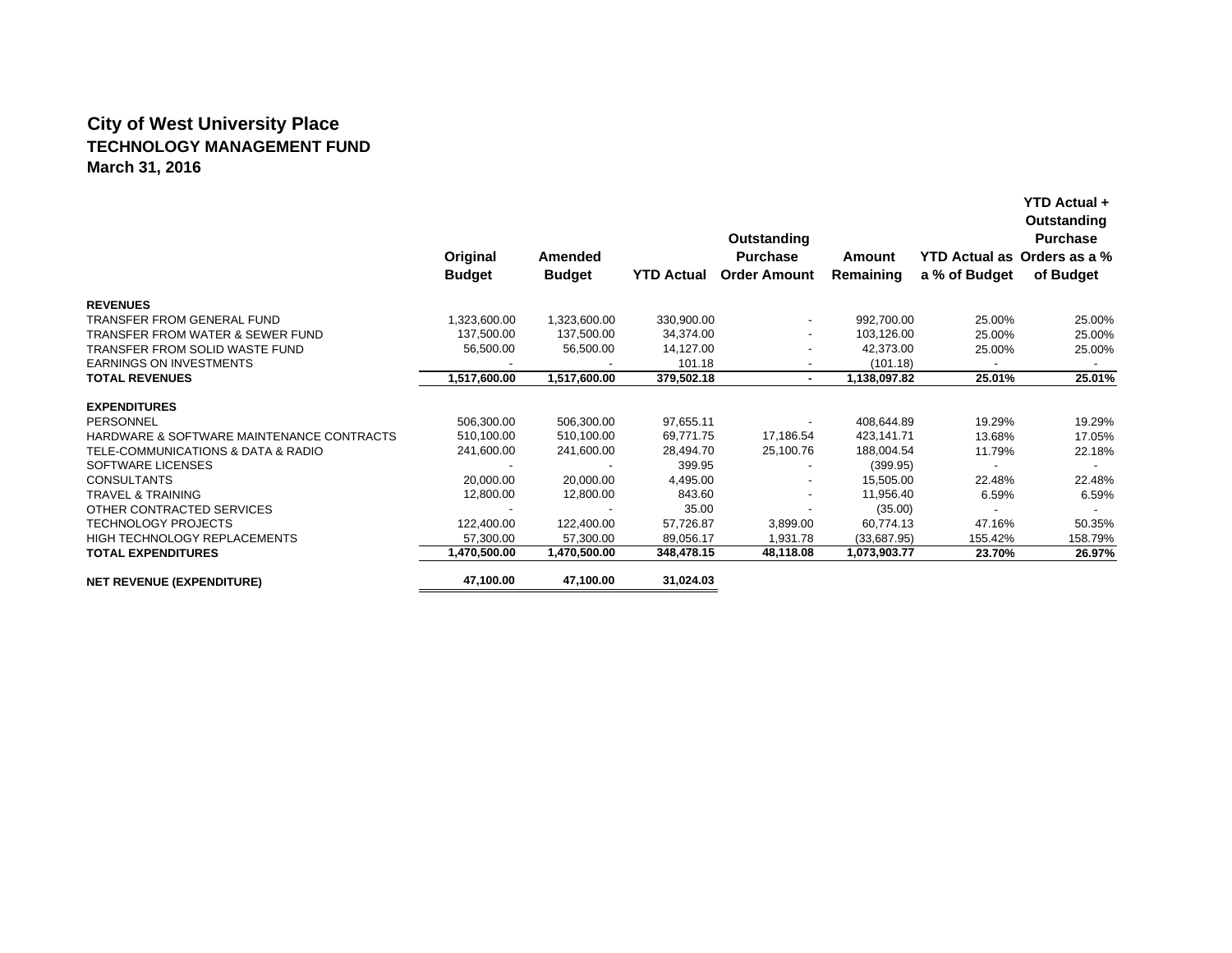## **City of West University Place VEHICLE REPLACEMENT FUNDMarch 31, 2016**

|                                  |               |               |                   | Outstanding              |            | Outstanding<br><b>Purchase</b> |                             |  |
|----------------------------------|---------------|---------------|-------------------|--------------------------|------------|--------------------------------|-----------------------------|--|
|                                  | Original      | Amended       |                   | <b>Purchase</b>          | Amount     |                                | YTD Actual as Orders as a % |  |
|                                  | <b>Budget</b> | <b>Budget</b> | <b>YTD Actual</b> | <b>Order Amount</b>      | Remaining  | a % of Budget                  | of Budget                   |  |
| <b>REVENUES</b>                  |               |               |                   |                          |            |                                |                             |  |
| TRANSFER FROM GENERAL FUND       | 336,000.00    | 336,000.00    | 84,003.00         | $\overline{\phantom{a}}$ | 251,997.00 | 25.00%                         | 25.00%                      |  |
| TRANSFER FROM WATER & SEWER FUND | 79.000.00     | 79.000.00     | 19.749.00         | -                        | 59.251.00  | 25.00%                         | 25.00%                      |  |
| TRANSFER FROM SOLID WASTE FUND   | 191,000.00    | 191,000.00    | 47.751.00         | ٠                        | 143,249.00 | 25.00%                         | 25.00%                      |  |
| <b>EARNINGS ON INVESTMENTS</b>   |               |               | 1,993.78          |                          | (1,993.78) | $\overline{\phantom{a}}$       |                             |  |
| <b>TOTAL REVENUES</b>            | 606,000.00    | 606,000.00    | 153,496.78        | ۰                        | 452,503.22 | 25.33%                         | 25.33%                      |  |
| <b>EXPENDITURES</b>              |               |               |                   |                          |            |                                |                             |  |
| <b>AUTOMOBILES</b>               | 121.000.00    | 121,000.00    | 65,755.00         | 29,177.00                | 26,068.00  | 54.34%                         | 78.46%                      |  |
| <b>TRUCKS</b>                    | 34,000.00     | 34,000.00     | 22,449.00         | $\overline{\phantom{a}}$ | 11.551.00  | 66.03%                         | 66.03%                      |  |
| <b>OTHER EQUIPMENT</b>           | 9.000.00      | 9.000.00      | 7.809.97          | -                        | 1.190.03   | 86.78%                         | 86.78%                      |  |
| <b>TOTAL EXPENDITURES</b>        | 164,000.00    | 164,000.00    | 96,013.97         | 29,177.00                | 38,809.03  | 58.55%                         | 76.34%                      |  |
| <b>NET REVENUE (EXPENDITURE)</b> | 442,000.00    | 442,000.00    | 57,482.81         |                          |            |                                |                             |  |

**YTD Actual +**